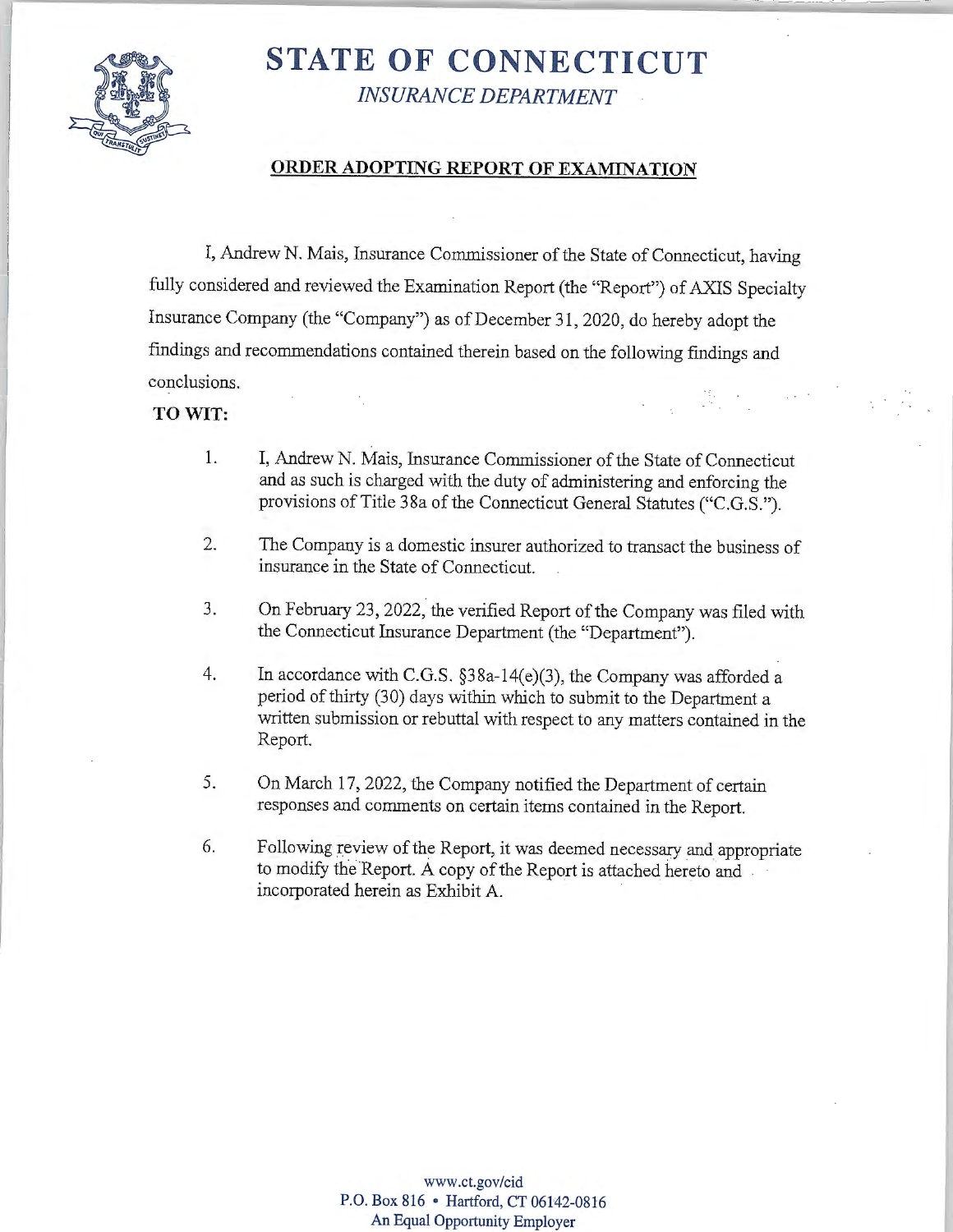#### **NOW, THEREFORE,** it is ordered as follows:

- 1. That the Report of the Company is hereby adopted as filed with the Department.
- 2. That the Association shall comply with the recommendations set forth in the Report, and that failure by the Company to so comply shall result in sanctions or administrative action as provided by Title 38a of the C.G.S.
- 3. Section  $38a-14(e)(4)(A)$  of the CGS requires that:

"The secretary of the Board of Directors or similar governing body of the entity shall provide a copy of the report or summary to each director and shall certify to the Commissioner, in writing, that a copy of the report or summary has been provided to each director."

Please address the certification to the Commissioner but send said certification to the care/attention of Michael Shanahan, Supervising Examiner, of the Financial Regulation Division.

4. Section  $38a-14(e)(4)(B)$  of the CGS requires that:

"Not later than one hundred twenty days after receiving the report or summary the chief executive officer or the chief financial officer of the entity examined shall present the report of summary to the entity's Board of Directors or similar governing body at a regular or special meeting."

This will be verified by the Insurance Department either through analysis or examination follow-up.

Dated at Hartford, Connecticut, this 23<sup>rd</sup> day of March, 2022.



AndrewN. Mais Insurance Commissioner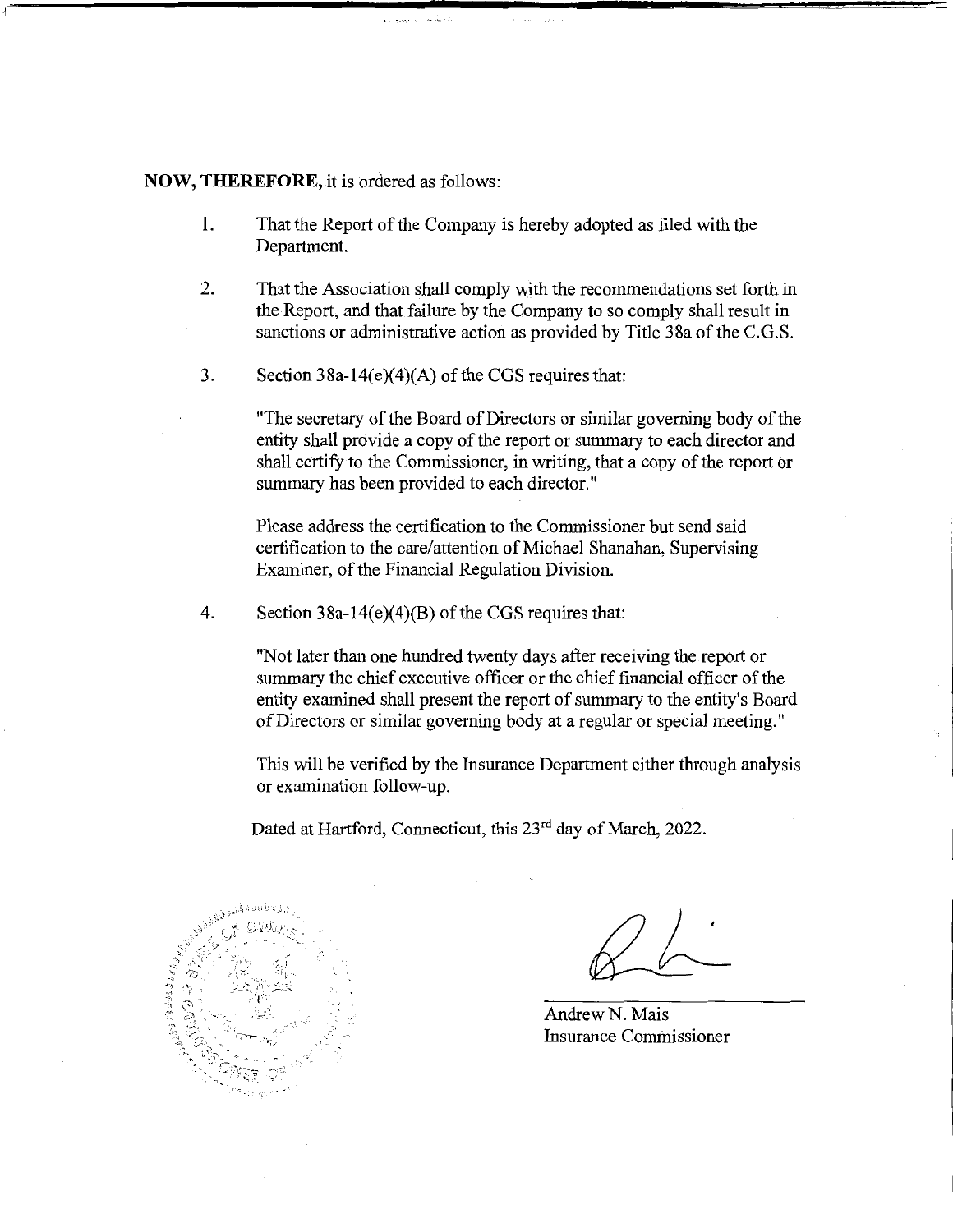Exhibit A

# EXAMINATION REPORT

# OF THE

# AXIS SPECIALTY INSURANCE COMPANY NAIC # 15610

# **AS OF**

# DECEMBER 31, 2020

# BYTHE

# CONNECTICUT INSURANCE DEPARTMENT

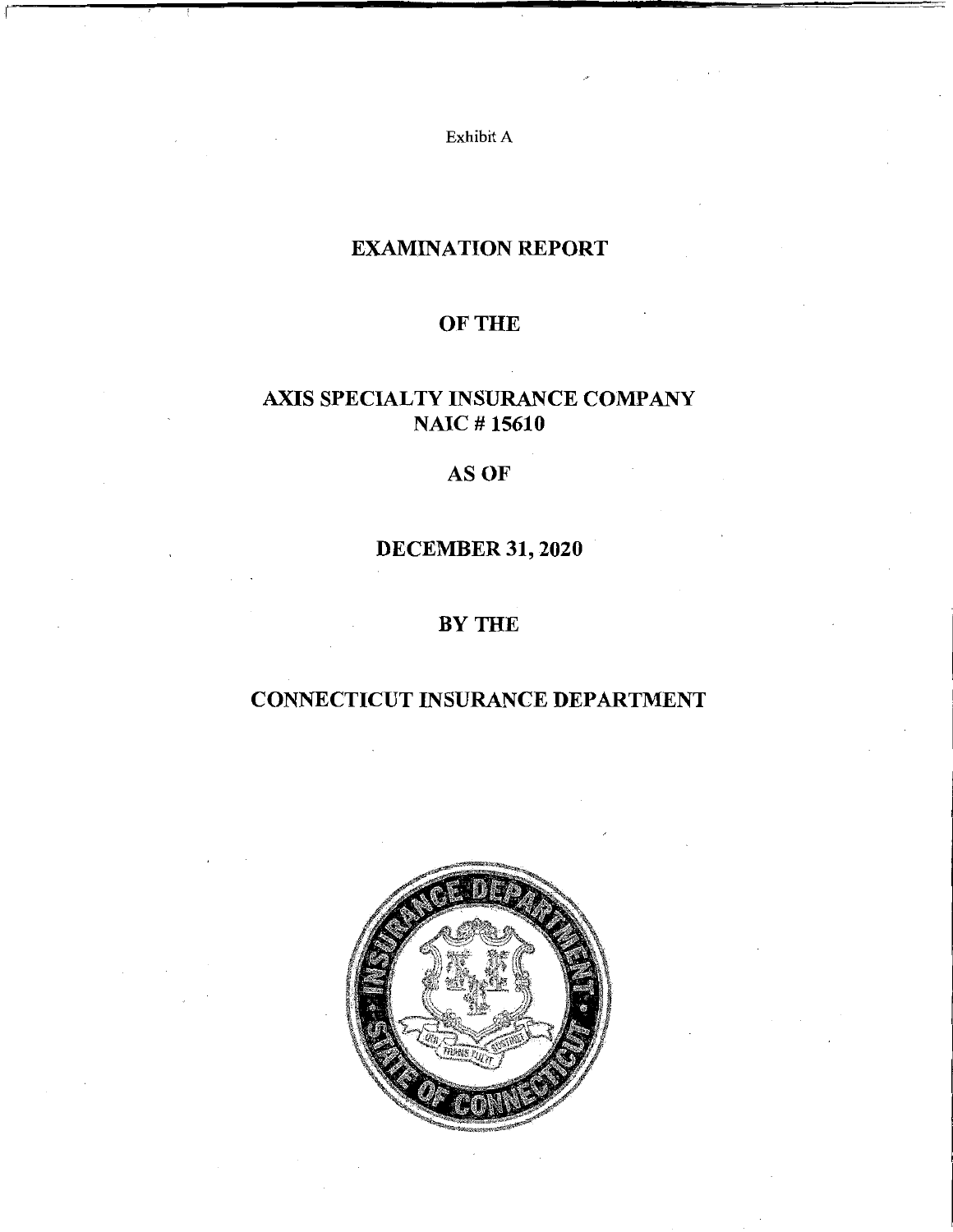# TABLE OF CONTENTS

 $\sim$ 

 $\epsilon$ 

 $\frac{1}{2} \frac{1}{2} \frac{d^2}{dx^2}$ 

 $\overline{\phantom{a}}$ 

|                                                                                                         | Page               |
|---------------------------------------------------------------------------------------------------------|--------------------|
| Salutation                                                                                              | 1                  |
| Scope of Examination                                                                                    | $\mathbf{1}$       |
| History                                                                                                 | 3                  |
| Organizational Chart                                                                                    | 4                  |
| Management and Control                                                                                  | 4                  |
| <b>Related Parties</b>                                                                                  | 6                  |
| Insurance Coverages                                                                                     | 6                  |
| Territory and Plan of Operation                                                                         | $\overline{7}$     |
| Reinsurance                                                                                             | 7                  |
| <b>Information Technology Controls</b>                                                                  | 7                  |
| <b>Accounts and Records</b>                                                                             | 8                  |
| <b>Financial Statements</b><br>Assets<br>Liabilities, Capital and Surplus<br><b>Statement of Income</b> | 9<br>9<br>10<br>11 |
| Losses and Loss Adjustment Expenses                                                                     | 12                 |
| <b>Common Capital Stock</b>                                                                             | 12                 |
| Capital and Surplus                                                                                     | 13                 |
| Subsequent Event                                                                                        | 13                 |
| Conclusion                                                                                              | 13                 |
| Signature                                                                                               | 14 <sup>°</sup>    |

 $\overline{\phantom{a}}$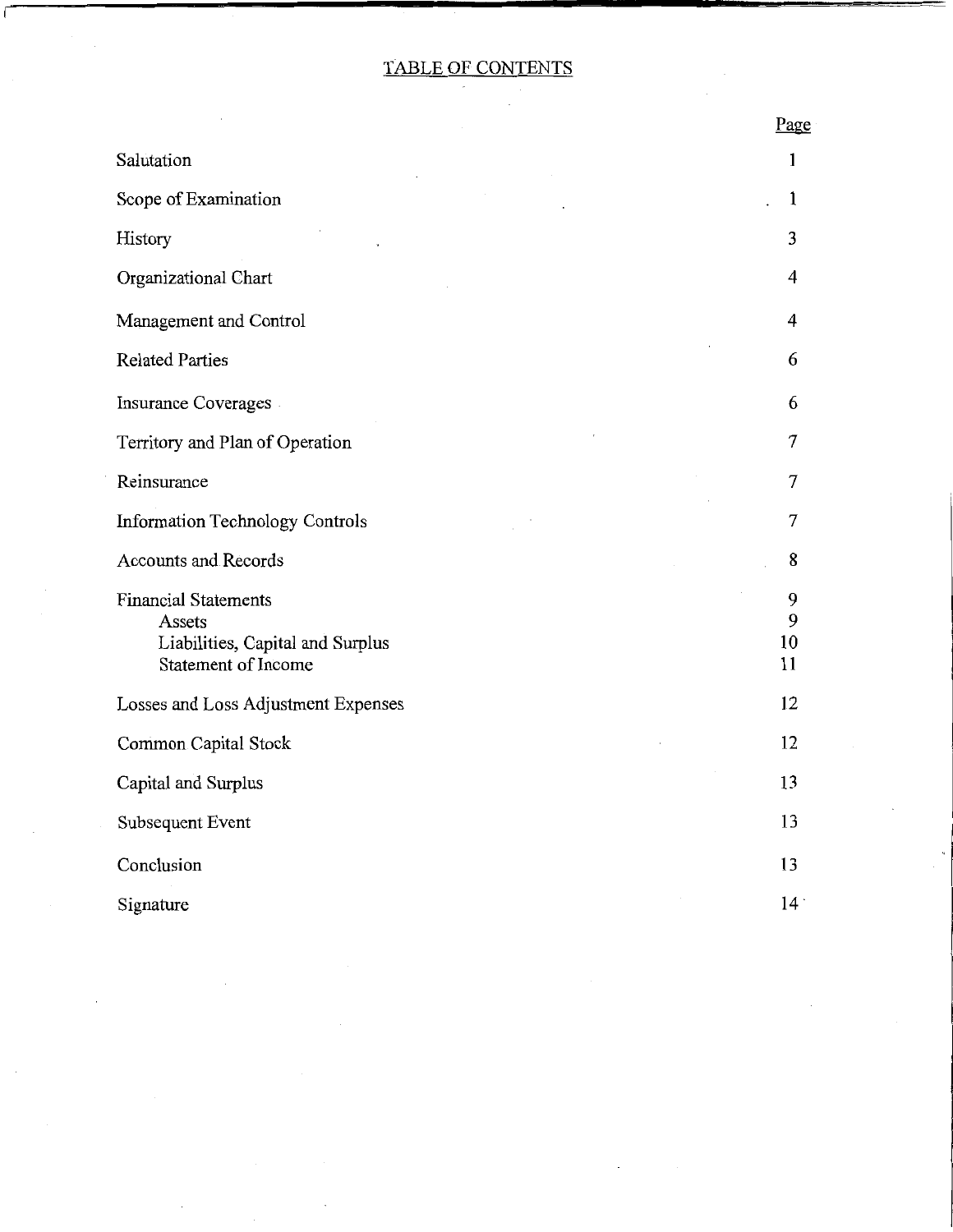The Honorable Andrew N. Mais Insurance Commissioner State of Connecticut Insurance Department 153 Market Street, 6<sup>th</sup> Floor Hartford, Connecticut 06103

Dear Commissioner Mais:

In compliance with your instructions and pursuant to the requirements of Section 38a-14 of the Connecticut General Statutes (CGS), the undersigned has made an examination of the condition and affairs of

#### **AXIS SPECIALTY INSURANCE COMPANY**

(hereafter referred to as the Company or AXIS) a corporation with capital stock, incorporated under the laws of the State of Connecticut and having its statutory home office located at 1 American Row, Suite 4W, Hartford, Connecticut and its main administrative office located at 10000 Avalon Blvd, Suite 200, Alpharetta, Georgia. The report of such examination is submitted herewith.

#### SCOPE OF EXAMINATION

The previous examination of the Company was conducted as of December 31, 2015. The current examination which covers the subsequent five-year period was conducted virtually.

As part of the examination planning procedures, the Financial Regulation Division of the Connecticut Insurance Department (the Department) reviewed the following materials submitted by the Company for the years 2016 through 2020:

- audit reports completed by the CPA firm retained by the Company;
- Board of Director (Board) and Committee minutes through the latest 2021 meetings;
- Management's Discussion and Analysis;<br>• Statements of Actuarial Oninion:
- Statements of Actuarial Opinion;
- reports of the Company's Internal Audit Department;
- documentation supporting Section 404 of the Sarbanes Oxley Act (SOX);
- documentation supporting Management's Report of Internal Controls;
- Form 10K reports filed with the Securities and Exchange Commission; and
- Annual statements filed with the Department.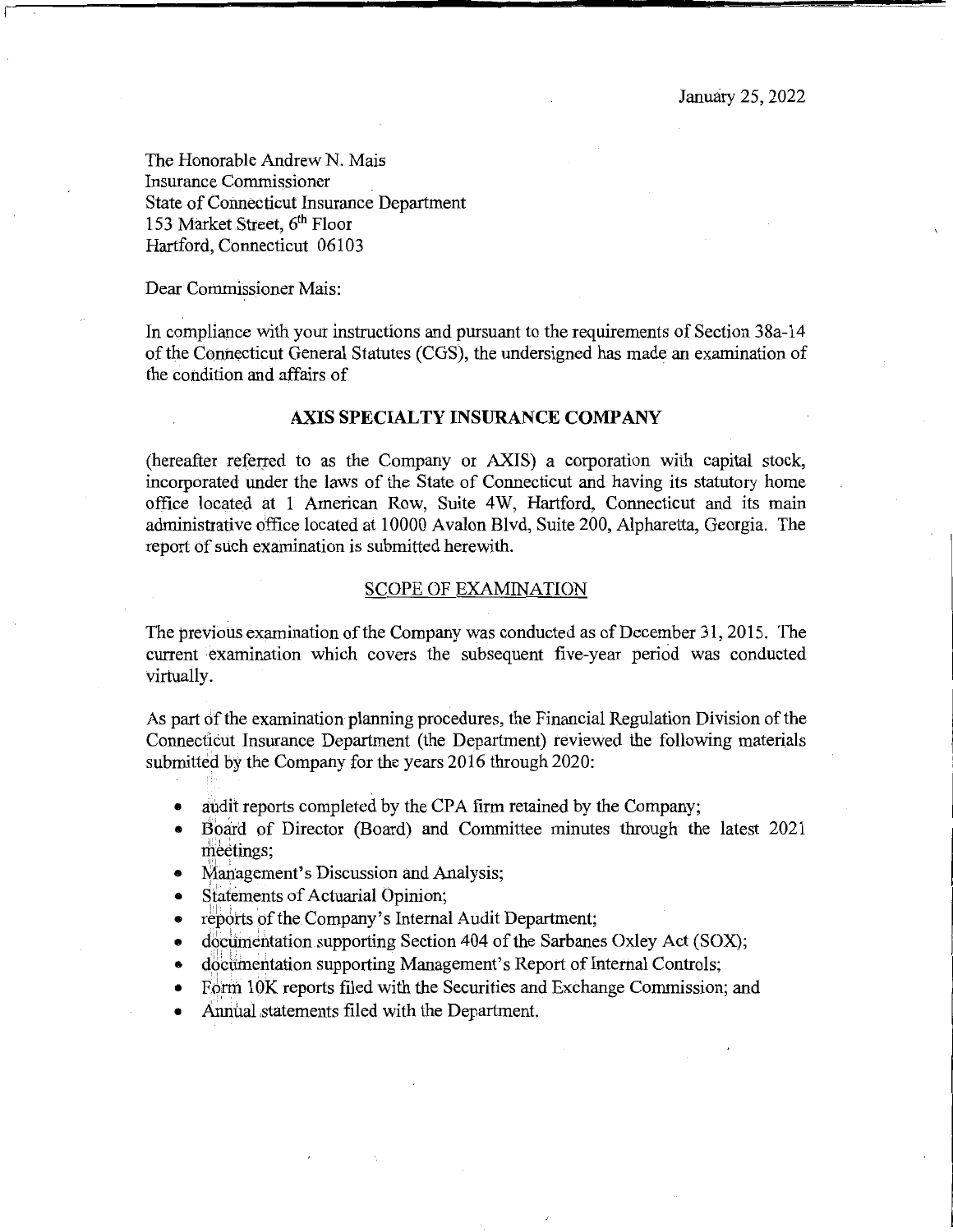A comprehensive review was also made of the financial analysis files and documents submitted to the Financial Analysis Unit of the Department, as well as reports obtained from the NAIC database.

Work papers prepared by Deloitte & Touche, LLP (D&T) in connection with its annual statutory audit were reviewed and relied upon to the extent deemed appropriate.

Representatives from the Illinois Department of Insurance (IDOI), as the lead state of the insurance affiliates of AXIS Specialty U.S. Holdings, Inc. (AXIS Specialty U.S.), which include the Company, led the multi-state coordinated examination that included representatives from the states of Connecticut and New York.

The IDOI retained the services of INS Regulatory Insurance Services, Inc. (INSRIS) to conduct its examination and the services of INS Consultants, Inc. (INS) to conduct a review of the Information Technology General Control (ITGC) environment. IDOI retained the actuarial services of Risk  $\&$  Regulatory Consulting, LLC (RRC) to review the pricing and reserving processes.

We conducted our examination in accordance with the NAIC Financial Condition Examiners Handbook (the Handbook). The Handbook requires that we plan and perform the examination to evaluate the financial condition, assess corporate governance, identify current and prospective risks of the company and evaluate system controls and procedures used to mitigate those risks. An examination also includes identifying and evaluating significant risks that could cause an insurer's surplus to be materially misstated both currently and prospectively.

All accounts and activities of the Company were considered in accordance with the riskfocused examination process. This may include assessing significant estimates made by management and evaluating management's compliance with Statutory Accounting Principles. The examination does not attest to the fair presentation of the financial statements included herein. If, during the course of the examination an adjustment is identified, the impact of such adjustment will be documented separately following the Company's financial statements.

This examination report includes significant findings of fact and general information about the insurer and its financial condition. There may be other items identified during the examination that, due to their nature (e.g., subjective conclusions, proprietary information, etc.), are not included within the examination report but separately communicated to other regulators and/or the Company.

Failure of items in this report to add to totals or for totals to agree with captioned amounts is due to rounding.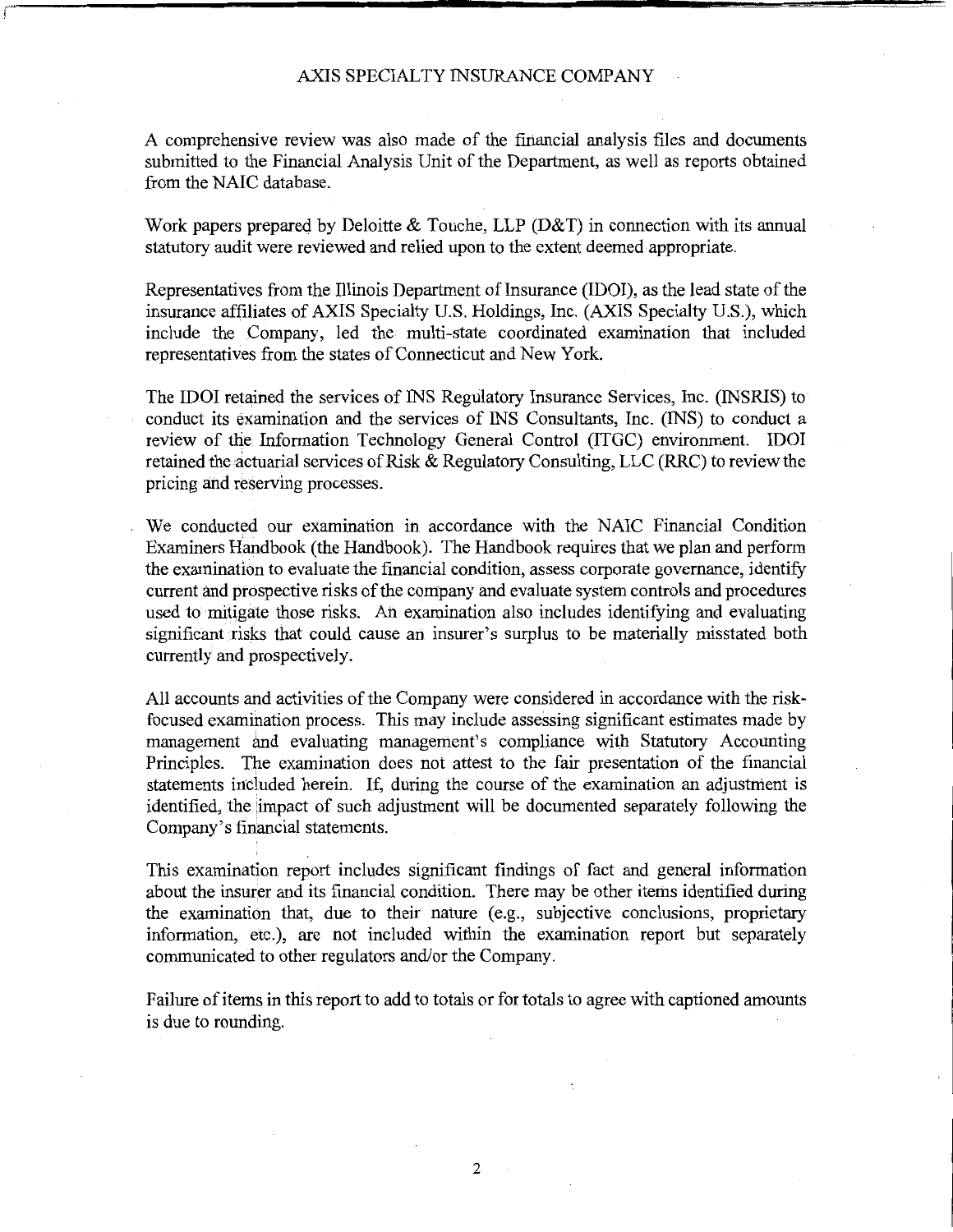#### **HISTORY**

The Company is a wholly-owned subsidiary of AXIS Specialty U.S. Holdings, Inc. (AXIS Specialty U.S.), a Delaware domiciled holding company. AXIS Specialty U.S. is a wholly-owned subsidiary of AXIS Specialty Global Holdings Limited (AXIS Specialty Limited), a holding company organized under the laws of Ireland. AXIS Capital Holdings Limited (AXIS Capital), a Bermuda holding company is the Company's ultimate parent.

The Company was incorporated as Orion Excess Insurance Company on January 12, 1983, and commenced business on January 11, 1985. The original subscriber ofthe Company's stock was Security Insurance Company of Hartford (SICH). On March 30, 1990, the Company's name was changed to Connecticut Specialty Insurance Company.

On May 31, 1995, Orion Capital Corporation (OCC) purchased all the outstanding shares ofthe Company from SICH. OCC was acquired by the Royal and SunAlliance Group on November 19, 1999.

An assumption reinsurance agreement, effective December 31, 2001, between the Company and Royal Surplus Lines Insurance Company (RSLIC) was approved by the Department on February 7, 2002. Pursuant to this agreement RSLIC assumed 100% of the Company's insurance liabilities.

On October 1, 2002, AXIS Specialty U.S. purchased the Company. The ownership ofthe Company was moved to AXIS Reinsurance Company (AXIS Re) on December 31, 2002. The Company's name was changed to AXIS Specialty Insurance Company effective January 24, 2003.

As part of a restructuring strategy to realign its business, the Company was sold back to AXIS Specialty U.S. on December 1, 2006. On November 1, 2007, AXIS Specialty U.S. contributed all of the outstanding shares of the Company to AXIS Insurance. On November<sup>1</sup> 13, 2018, pursuant to a stock purchase agreement, AXIS Insurance sold its shares in the Company to AXIS Specialty U.S.

AXIS Capital was formed in late 2001 following the events of September 11, 2001. AXIS Capital'hel'd its initial public offering on July 1, 2003.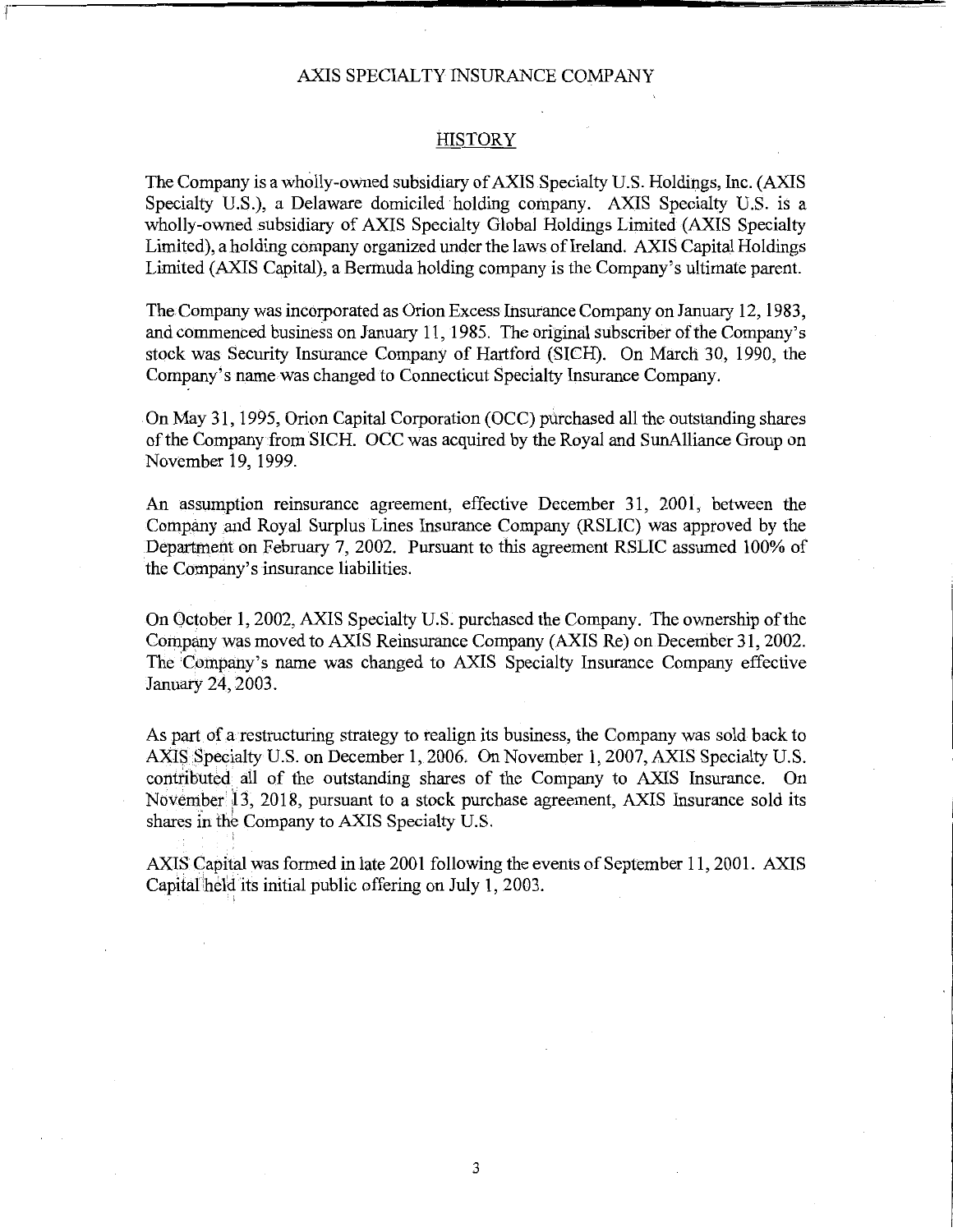#### ORGANIZATIONAL CHART

The following is a partial organizational chart of the Company and its major affiliates:



#### MANAGEMENT AND CONTROL

The amended and restated bylaws provide that there shall be an annual meeting of shareholders for the election of directors and for the transaction of such other business that may come before such meeting. Special meetings of the shareholders may be called by the Board, the chairman of the board (Chairman), or president and must be called by the corporate secretary or upon written request of the holders of at least twenty-five percent of all the outstanding shares of the Company entitled to vote at the meeting. At any meeting of the shareholders, the holders of a majority of the issued and outstanding shares of stock and the holders of a majority of shares of each class of stock, then entitled to vote represented in person or by proxy shall constitute a quorum for all purposes.

The number of directors shall consist of at least one but not more than fifteen members as determined by the shareholders at each annual meeting, by vote of the shareholders at any special meeting or by vote of the whole Board at any regular or special meeting.

Special meetings of the shareholders may be called by the Board, the Chairman, if any, or president and must be called by the corporate secretary upon written request of at least 25% of all ofthe outstanding shares of the Company entitled to vote at the meeting.

Annual meetings of the Board shall be held as soon as practicable following the annual election of directors by the shareholders for the purpose of organization, election of officers and other business as the Board considers relevant.

Regular meetings ofthe Board shall be held as determined by the Board. Special meetings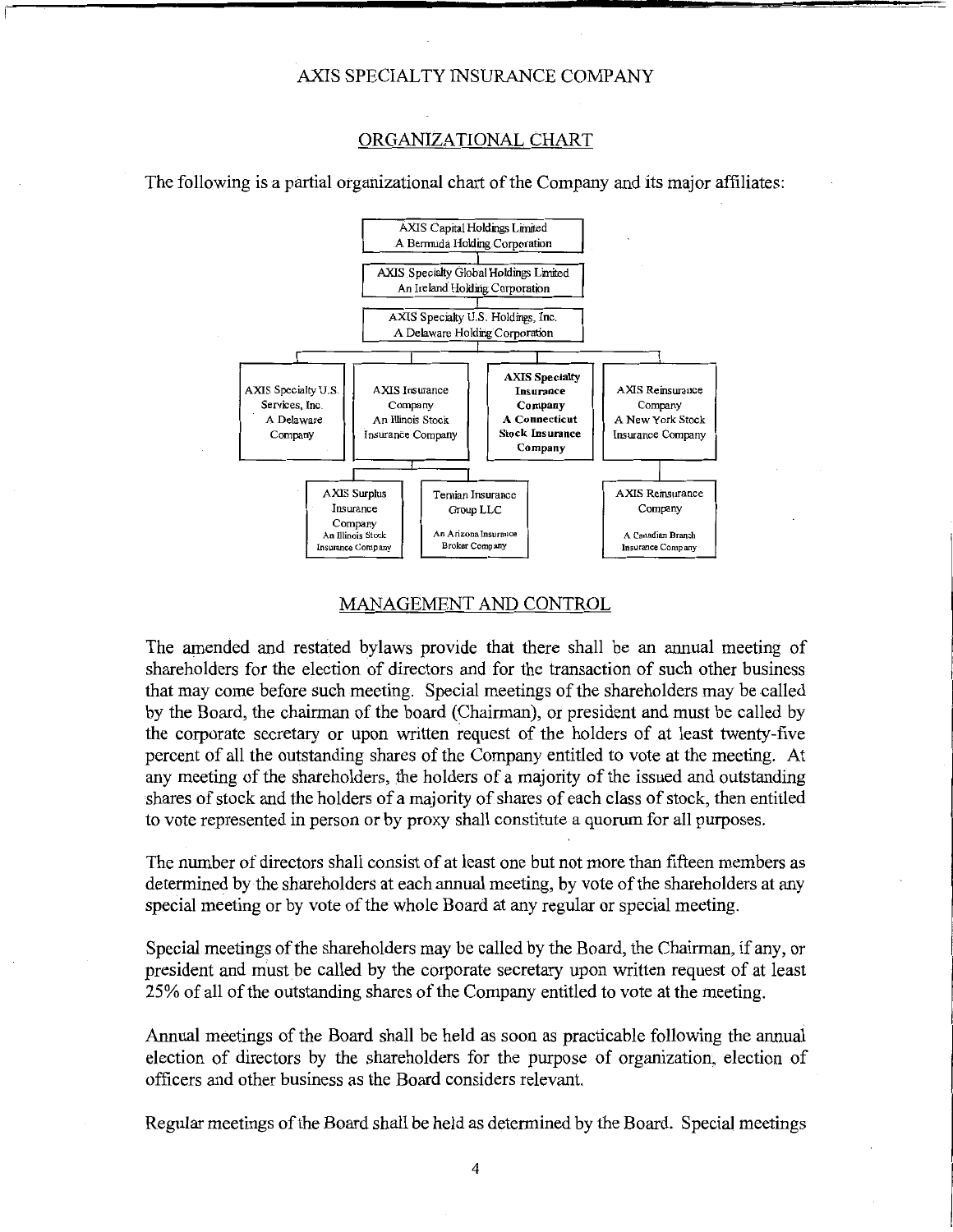of the Board may be called at the request of the Chairman, president, corporate secretary or any two directors.

The elected officers shall be the president, one or more vice presidents, a corporate secretary, and a treasurer. There may also be one or more assistant secretaries and assistant treasurers as well as other assistants and acting officers as the Board may deem advisable. All officers shall be elected annually.

The Board may, by a vote of a majority of the directors, designate one or more committees in addition to the Executive Committee, each consisting of three or more directors, for such purposes as the Board may determine.

Members of the Board serving the Company at December 31, 2020, were as follows:

| Director            | Title and Principal Business Affiliation                                                         |
|---------------------|--------------------------------------------------------------------------------------------------|
| Carlton W. Maner    | Chairman of the Board, President and Chief Executive<br>Officer                                  |
|                     | Head of U.S. Property and Casualty Division – AXIS<br>Insurance                                  |
| Andrew M. Weissert  | Senior Vice President, General Counsel and Secretary<br>$Chief$ Legal Officer $-$ AXIS Insurance |
| James Ryan Hamilton | Senior Vice President<br>Global Head of Accident and Health                                      |

No external directors serve on the Company's Board.

The senior officers serving the Company at December 31, 2020, were as follows:

| Name                 | Title                                                           |
|----------------------|-----------------------------------------------------------------|
| Carlton W. Maner     | Chairman of the Board, President and Chief Executive<br>Officer |
| Andrew M. Weissert   | Senior Vice President, General Counsel and Secretary            |
| Denise C. Pagliarulo | Senior Vice President and Treasurer                             |
| Michael J. Baumel    | Senior Vice President, Claims                                   |
| Martin J. McCarty    | Senior Vice President                                           |
| James Ryan Hamilton  | Senior Vice President                                           |
| Sharon D. Shaw       | Senior Vice President, Claims                                   |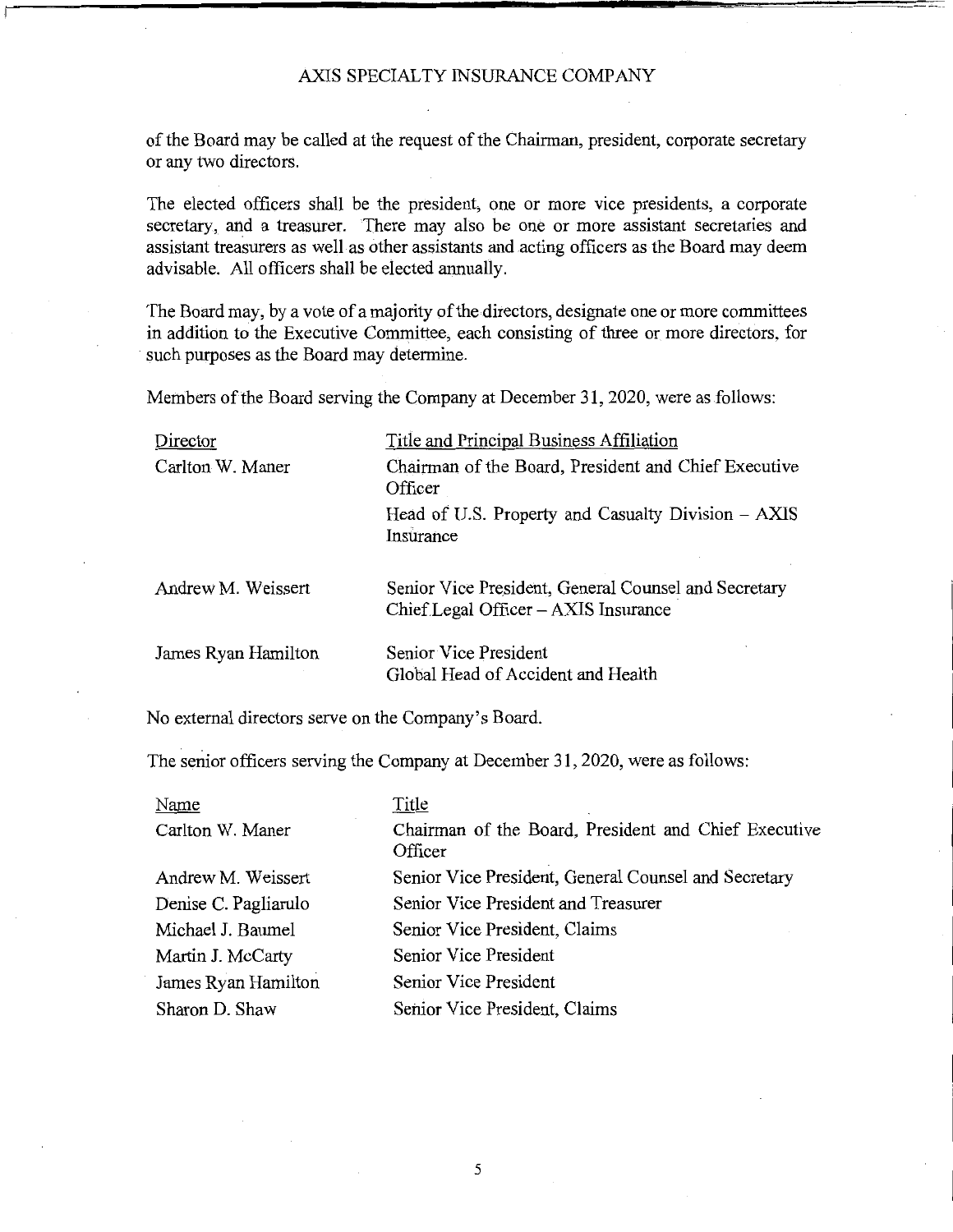#### RELATED PARTIES

The Company has the following intercompany agreements in place:

#### Tax Allocation Agreement

The Company is party to a Tax Allocation Agreement with AXIS Specialty U.S and certain other affiliates. The consolidated tax liability is allocated among affiliates in the ratio that each affiliate's separate return tax liability bears to the sum of the separate tax return liabilities of all affiliates that are members of the consolidated group.

#### Reinsurance Recoverable Transfer Agreement

The Company is party to a Reinsurance Recoverable Transfer Agreement with its affiliates, AXIS Re, AXIS Insurance and AXIS Surplus Insurance Company (AXIS Surplus). Pursuant to this agreement, AXIS Surplus transfers reinsurance recoverable payments received by it but intended for the Company.

#### Premium Transfer Agreement

The Company is party to a Premium Transfer Agreement with AXIS Surplus pursuant to which' AXIS Surplus transfers premium payments remitted to it but intended for the Company;

#### Expense Allocation Agreement

The Company is party to an expense allocation agreement with AXIS U.S. Services, Inc.  $(AXIS \tU.S.$  Services), pursuant to which AXIS U.S. Services provides the services of its personnel, office equipment and office space to the Company on a cost reimbursement basis.

#### Representative Agreement

The Company was party to a representative agreement with an affiliate, AXIS Specialty Holding Ireland Limited for services provided by its branch, AXIS U.K. Services pursuant to which the Company appoints AXIS U.K. Services as its fiscal representative to the U.K. Tax Authority in connection with insurance premium taxes filings and other filings. This Agreement terminated June 30, 2016.

#### INSURANCE COVERAGES

The Company's parent, AXIS Capital, maintains fidelity bond coverage which covers various affiliates including AXIS. AXIS Capital maintains a financial institution bond insurance policy with the single loss limit of liability on the policy is \$50,000,000, which exceeded the suggested minimum limits of insurance pursuant to the Handbook.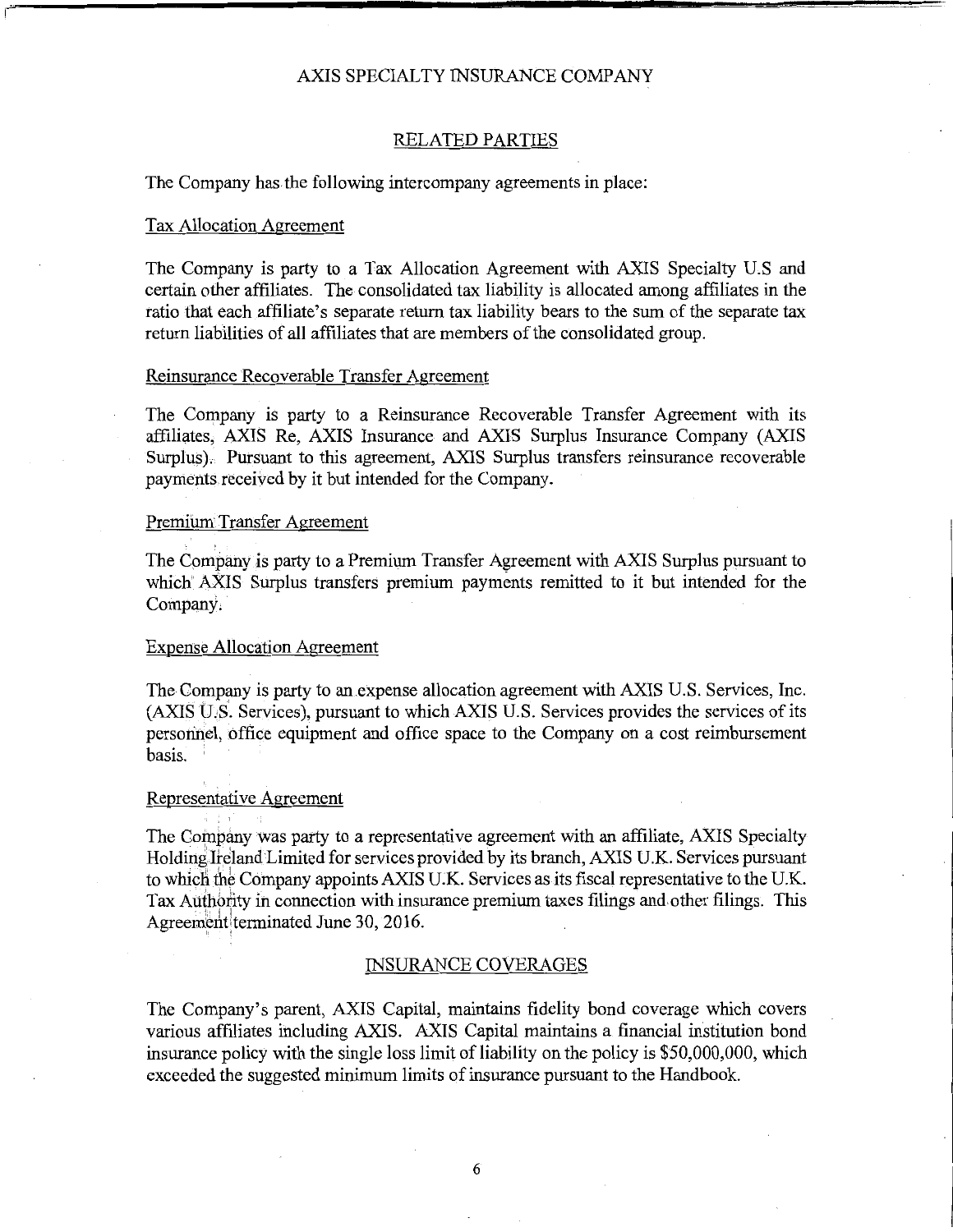#### TERRITORY AND PLAN OF OPERATION

The Company is a Connecticut domiciled property and casualty insurance company, licensed as an accident and health, casualty, fidelity and surety, and fire and marine insurer in Illinois, and as an accident and health insurer in 44 states and the District of Columbia. The Company did not write any direct business during the examination period. Effective December 31, 2018, the Company began to operate as the affiliate reinsurer for the U.S. insurance operations in all lines of business, assuming affiliate reinsurance business from AXIS Insurance and AXIS Surplus, both U.S., affiliates domiciled in the State of Illinois.

#### REINSURANCE

The Company purchased third party reinsurance on policies written in previous years. The Company's reinsurance contracts provide coverage for both property and casualty and accident.and health business underwritten by the Company. This 'reinsurance is used to reduce the risk of exposure to loss, to manage net exposures and to preserve its surplus.

#### Reinsurance with Affiliates

Effective December 31, 2018, the Company entered into two quota share reinsurance agreements with affiliates, AXIS Insurance and AXIS Surplus, whereby the Company assumed 50% of its affiliates' net miderwriting results, net of third-party reinsurance. Effective. January I, 2020, the 50% quota share agreement with AXIS Surplus was amended by increasing the assumed risk net of third-party reinsurance to 75%.

Effective January I, 2019, the Company entered into two stop loss reinsurance agreements with affiliates, AXIS Insurance and AXIS Surplus, whereby the Company assumed calendar year loss and loss adjustment expenses (LAE) incurred in excess of 80% of premiums earned, subject to a limit of 120% of premiums earned.

All the Company's reinsurance is subject to the financial requirements specified by the AXIS Group Reinsurance Security Committee which is comprised of senior managers of the Company and its affiliates.

#### INFORMATION TECHNOLOGY CONTROLS

INS performed an evaluation of information technology (IT) controls in accordance with NAIC requirements as outlined in the Handbook's Exhibit C Part One - Information Technology Planning Questionnaire (ITPQ), Part Two - Information Technology Work Program(work program) and the 6 step process contained in the Handbook (collectively, Exhibit C). The Company's responses to the ITPQ were evaluated, and certain controls within the IT control environment were tested to assess whether the selected controls were designed effectively and functioning properly.

INS reviewed the Company's policies and procedures, tested key areas related to Exhibit C, interviewed Company's IT senior management, reviewed IT risk assessment processes,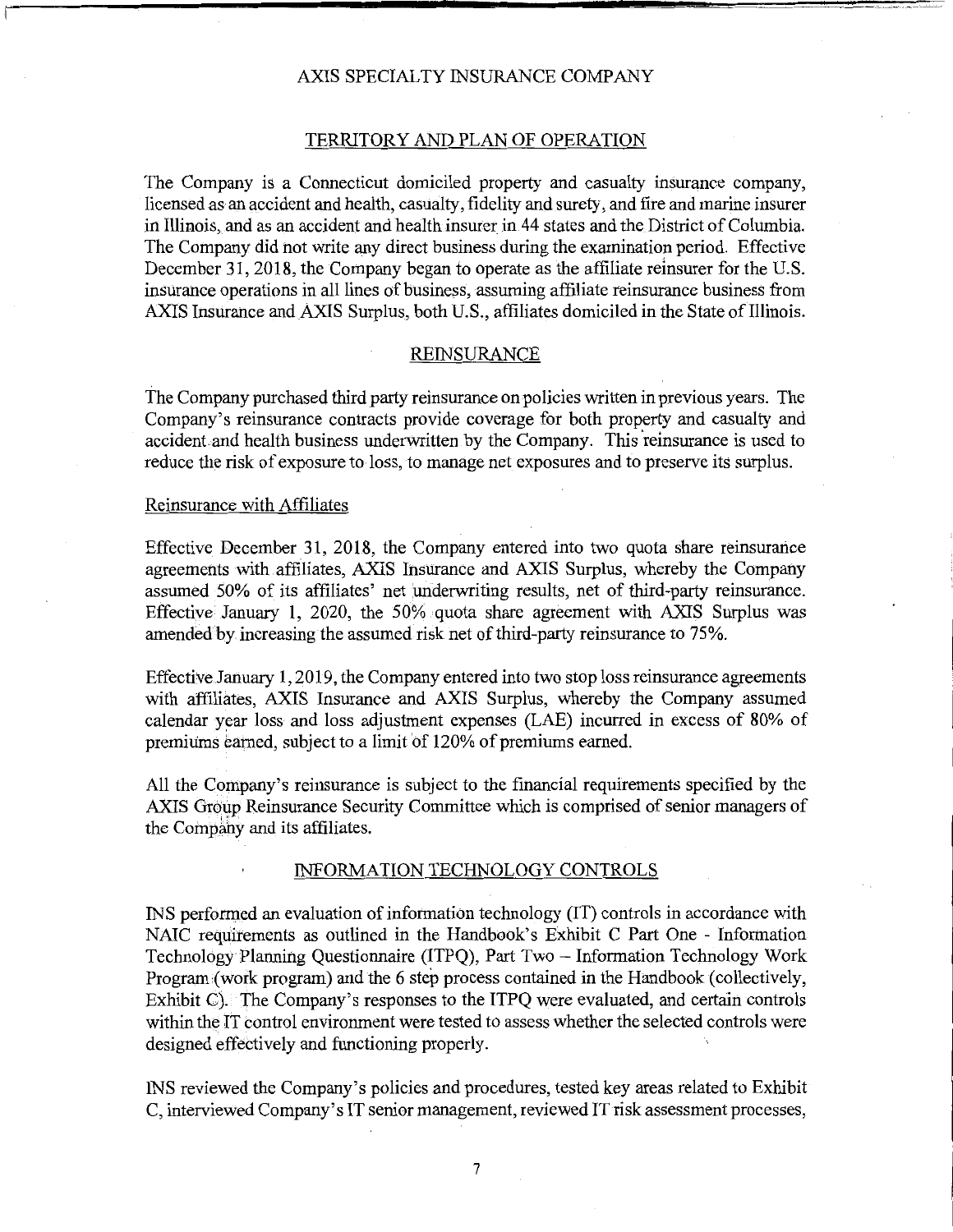and leveraged the risk assessment procedures performed by the Company's Internal Audit Team, **SOX,** and D&T.

Based upon the risk-focused assessment and review, no material findings were noted which would have a significant effect on the annual statement. As a result of this review, it was determined that the IT general controls at the Company are effective.

#### ACCOUNTS AND RECORDS

During the examination period, the Company utilized Oracle Financials for the general ledger system. BlackRock Solutions performs the investment accounting function using the Princeton Asset Management system.

The Company utilized the [services.of](https://services.of) three different outside firms to manage its invested assets and to maintain its investment financial records.

The Company utilized Booke Seminars "The Complete Package" for preparation of its 2020 Annual Statement.

General ledger account balances were reconciled and traced to the amounts reported in the annual statement for 2020. Further detail analyses were performed on the individual accounts throughout the year.

8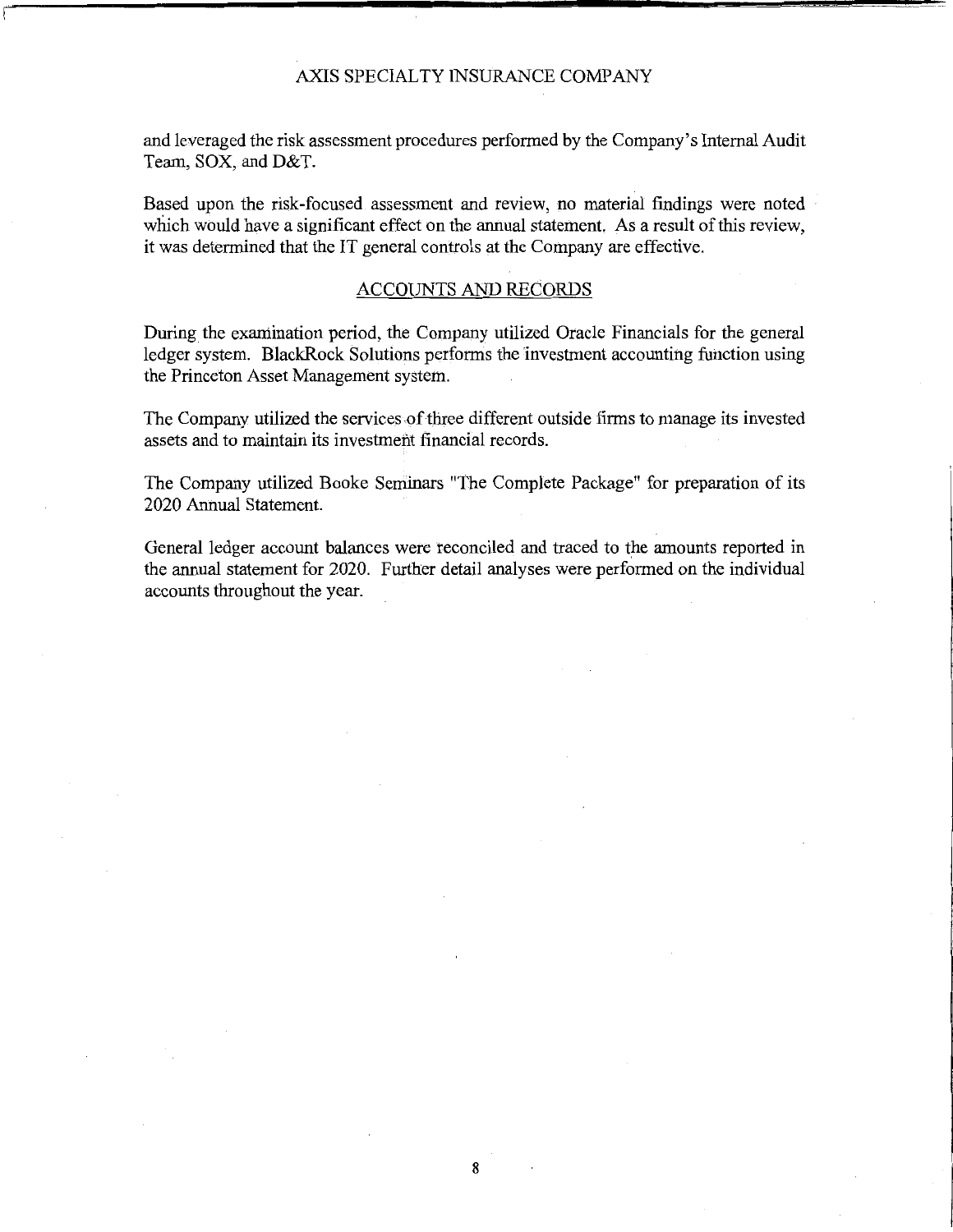## FINANCIAL STATEMENTS

The following statements represent the Company's financial position, as filed by the Company as of December 31, 2020. No adjustments were made to surplus as a result of the examination.

|                                                      |                 | $\mathfrak{D}$ | 3               |
|------------------------------------------------------|-----------------|----------------|-----------------|
|                                                      |                 | Nonadmitted    | Net Admitted    |
| Description                                          | Assets          | Assets         | Assets          |
| Bonds                                                | \$1,032,258,247 |                | \$1,032,258,247 |
| Mortgage loans on real estate, first liens           | 53,855,964      |                | 53,855,964      |
| Cash, cash equivalents and short-term investments    | 79,271,802      |                | 79,271,802      |
| Other invested assets                                | 11,599,952      |                | 11,599,952      |
| Subtotals, cash and invested assets                  | 1,176,985,965   |                | 1,176,985,965   |
| Investment income due or accrued                     | 4,273,233       | \$3,960        | 4,269,273       |
| Premiums and considerations:                         |                 |                |                 |
| Uncollected premiums and agents' balances in the     |                 |                |                 |
| course of collection                                 | 131,281,287     |                | 131,281,287     |
| Reinsurance:                                         |                 |                |                 |
| Amounts recoverable from reinsurers                  | $-2,618,127$    |                | 2,618,127       |
| Net deferred tax asset                               |                 |                |                 |
| Receivables from parent, subsidiaries and affiliates | 39,572,979      |                | 39,572,979      |
| Aggregate write-ins for other than invested assets   | 7,237           | 6,954          | 283             |
|                                                      |                 |                |                 |
| Totals                                               | \$1,354,738,828 | \$10,914       | \$1,354,727,914 |

 $\bar{\Xi}$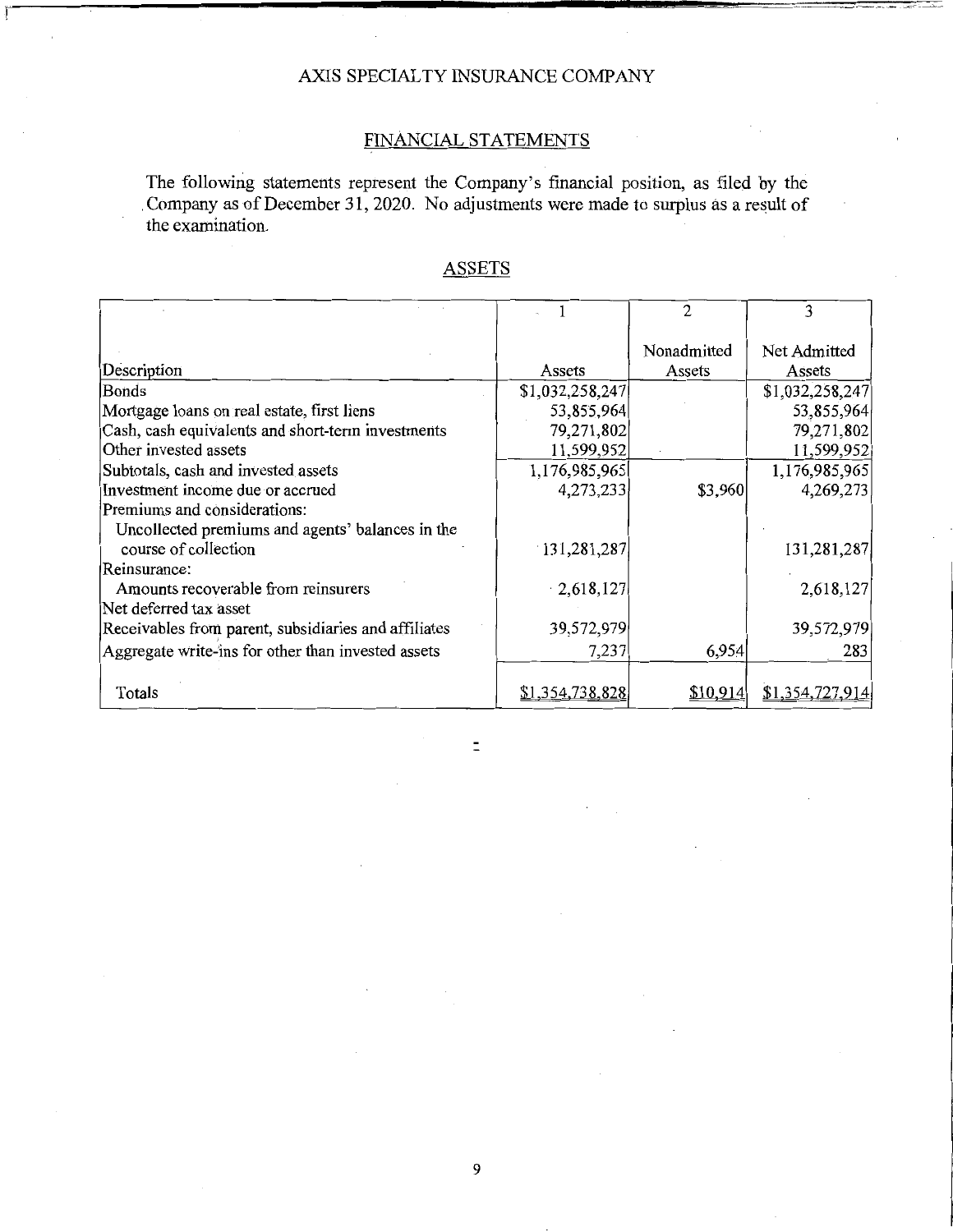# LIABILITIES, CAPITAL AND SURPLUS

| Losses                                                                | \$519,841,509   |
|-----------------------------------------------------------------------|-----------------|
| Reinsurance payable on paid losses and loss adjustment expenses       | 51,831,142      |
| Loss adjustment expenses                                              | 118,954,222     |
| Commissions payable, contingent commissions and other similar charges |                 |
| Other expenses                                                        | 220,166         |
| Current federal and foreign income taxes                              | 426,817         |
| Unearned premiums                                                     | 420,398,994     |
| Ceded reinsurance premiums payable (net of ceding commissions)        |                 |
| Provision for reinsurance                                             | 12,000          |
| Payable to parent, subsidiaries and affiliates                        | 72,695          |
| Payable for securities                                                | 3,223,075       |
| <b>Total liabilities</b>                                              | 1,114,980,620   |
|                                                                       |                 |
| Common capital stock                                                  | 4,000,200       |
| Gross paid in and contributed surplus                                 | 327,508,964     |
| Unassigned funds (surplus)                                            | (91, 761, 870)  |
| Surplus as regards policyholders                                      | 239,747,294     |
|                                                                       |                 |
| Totals                                                                | \$1,354,727,914 |

 $\bar{z}$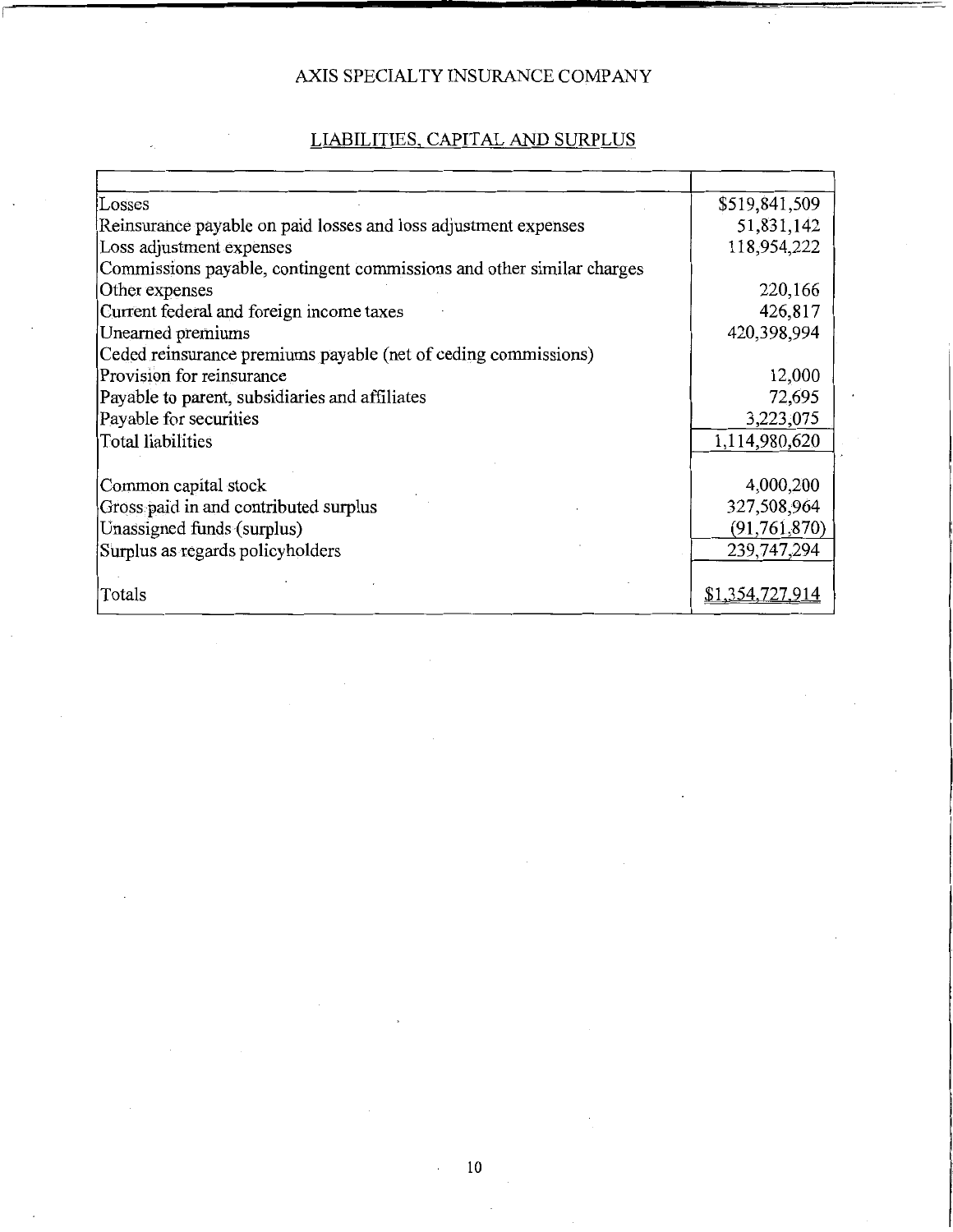## STATEMENT OF INCOME

| UNDERWRITING INCOME                                                                        |                |
|--------------------------------------------------------------------------------------------|----------------|
| Premiums earned                                                                            | \$734,397,647  |
| Losses incurred                                                                            | 482,387,302    |
| Loss expenses incurred                                                                     | 89,105,979     |
| Other underwriting expenses incurred                                                       | 254,262,008    |
| Total underwriting deductions                                                              | 825,755,289    |
| Net underwriting gain (loss)                                                               | (91, 357, 642) |
| <b>INVESTMENT INCOME</b>                                                                   |                |
| Net investment income earned                                                               | 17,752,929     |
| Net realized capital gains (losses)                                                        | 3,695,526      |
| Net investment gain (loss)                                                                 | 21,448,455     |
| <b>OTHER INCOME</b>                                                                        |                |
| Aggregate write-ins for miscellaneous income                                               | (301)          |
| Total other income                                                                         | (301)          |
| Net income before dividends to policyholders, after capital gains tax and before all       |                |
| other federal and foreign income taxes                                                     | (69,909,488)   |
| Dividends to policyholders                                                                 | 0              |
| Net income, after dividends to policyholders, after capital gains tax and before all other |                |
| federal and foreign income taxes                                                           | (69,909,488)   |
| Federal and foreign income taxes incurred                                                  | (3,545,562)    |
| Net income                                                                                 | (66, 363, 926) |
| CAPITAL AND SURPLUS ACCOUNT                                                                |                |
| Surplus as regards policyholders, December 31 prior year                                   | 183,763,884    |
| Net income                                                                                 | (66,363,926)   |
| Change in net unrealized capital gains or (losses)                                         | (574, 835)     |
| Change in net unrealized foreign exchange capital gain (loss)                              | (76)           |
| Change in net deferred income tax                                                          | (14,886,436)   |
| Change in nonadmitted assets                                                               | 2,807,683      |
| Change in provision for reinsurance                                                        | 1,000          |
| Surplus adjustments: paid in                                                               | 135,000,000    |
| Change in surplus as regards policyholders for the year                                    | 55,983,410     |
| Surplus as regards policyholders, December 31 current year                                 | \$239,747,294  |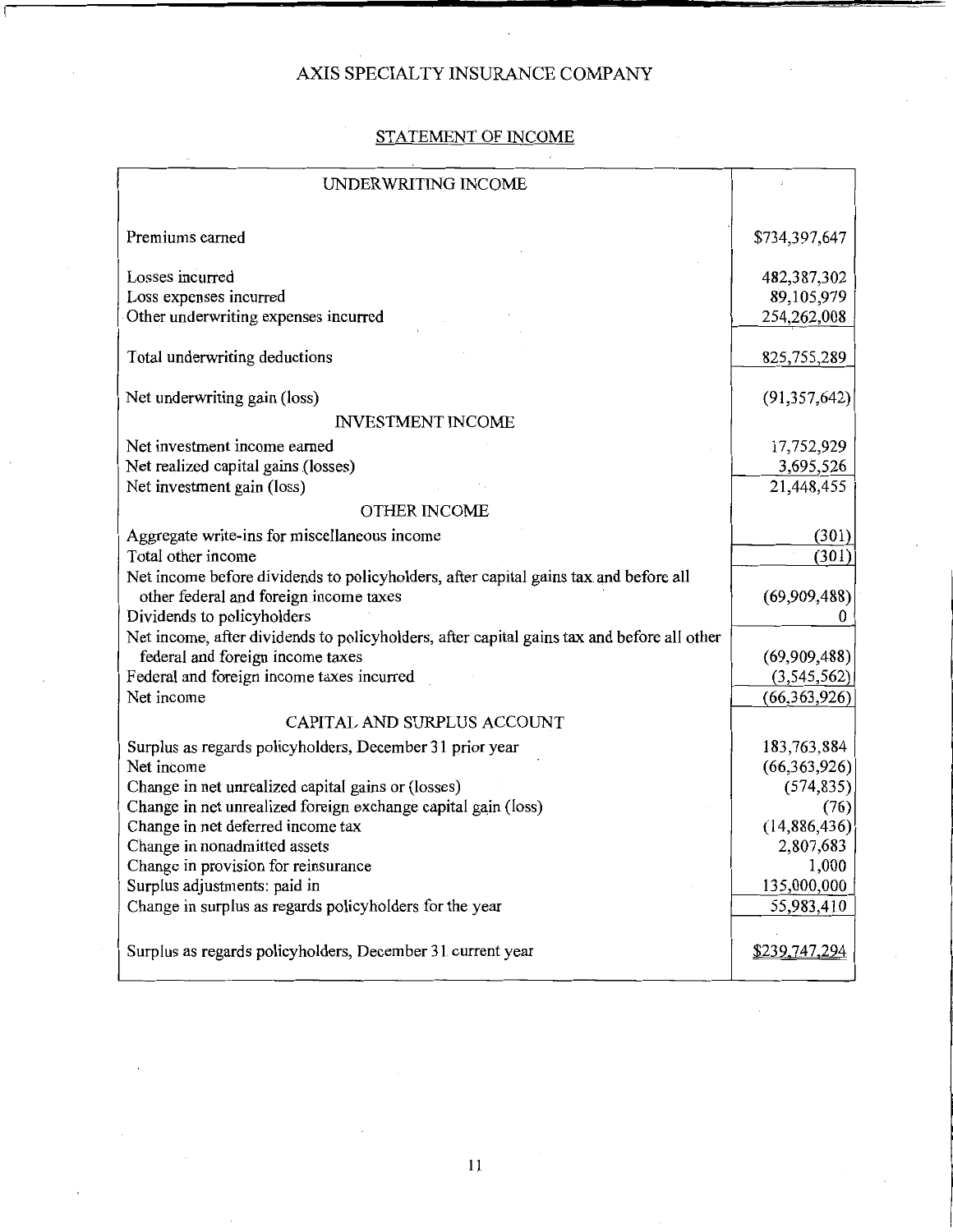### LOSSES AND LAE \$638,795,731

The following items are included in the captioned account:

| Losses | \$519,841,509 |
|--------|---------------|
| LAE    | 118,954,222   |
|        | \$638,795,731 |

RRC conducted an assessment of the pricing and reserving risks of the insurance affiliates of AXIS Specialty U.S. as of December 31, 2020. Consistent with the risk-focused surveillance approach to the examination, RRC relied upon analyses and tests documented by the Company and in the work papers of D&T. In addition, RRC performed the following:

- reviewed/analyzed statutory Annual Statements from the period 2019 through 2020, with emphasis on 2020;
- met with Company's management to understand the processes and procedures governing actuarial calculations, its approach to risk management and its likely areas of financial and business risk;
- reviewed tests performed and conclusions reached by the appointed actuary and the independent auditors;
- reviewed experience study information compiled and provided by the Company in support of major assumptions used in the asset/liability analysis;
- reviewed and analyzed the Statement of Actuarial Opinion and Actuarial Memorandum from the years covered under the examination, with emphasis on the later years; and
- met with the Company's management responsible for reserving and asset adequacy analysis.

#### Assessment of Reserve and Pricing Risk

RRC conducted a review to form a conclusion regarding the risk that actual losses or other contractual payments reflected in the corresponding reserves were greater than the carried liabilities; In addition, RRC reviewed the risk that pricing and/or underwriting are inappropriate for risks assumed.

#### **Conclusion**

Based upon the risk-based assessment and review, no material findings were noted with respect to AXIS' reserving and pricing risks.

#### COMMON CAPITAL STOCK \$4,000,200

As of December 31 2020, there were 100,000 shares of common capital stock authorized, with 13,334 issued and outstanding, having a par value of \$300 per share. The issued shares are owned by AXIS Specialty U.S.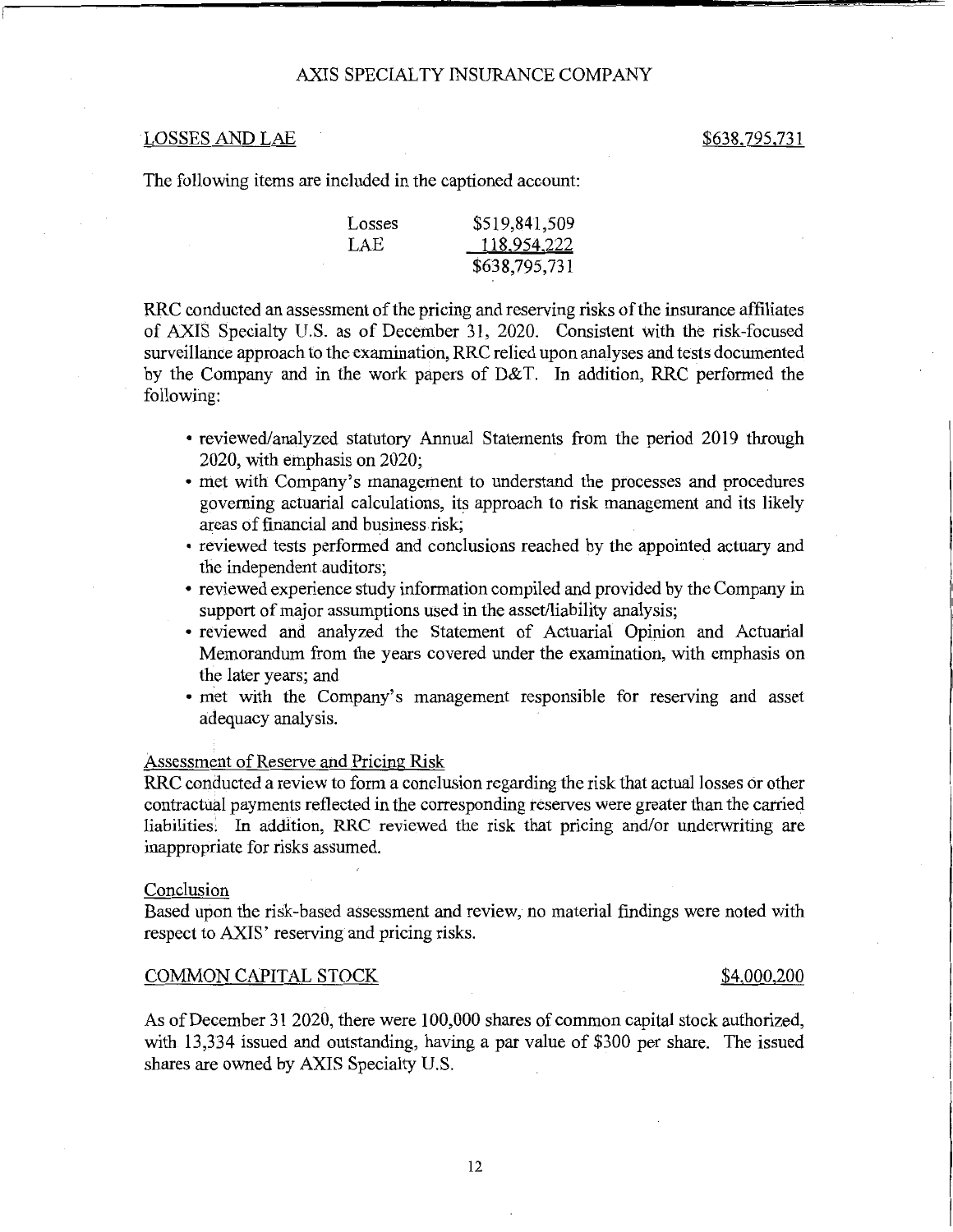#### CAPITAL AND SURPLUS \$239,747,294

The reconciliation of surplus for the period under examination, January I, 2015, through December 31, 2020, was as follows:

| Surplus, as of December 31, 2015                              | \$52,749,432   |
|---------------------------------------------------------------|----------------|
| Net income                                                    | (95, 558, 537) |
| Change in net unrealized capital gains (losses)               | 1,590,875      |
| Change in net unrealized foreign exchange capital gain (loss) | (116)          |
| Change in net deferred income tax                             | (501, 889)     |
| Change in non-admitted assets                                 | 444,529        |
| Change in provision for reinsurance                           | 23,000         |
| Surplus adjustment – paid in                                  | 281,000,000    |
| Surplus, December 31, 2020                                    | \$239,747,294  |

The increase in paid-in surplus during the exam period is attributed to capital contributions from AXIS Specialty U.S.

#### Capital Maintenance Agreement

A Capital Maintenance Agreement between AXIS Capital and AXIS was approved by the Department on December 18, 2018. The Agreement states that the Company will maintain a risk-based capital (RBC) level of 225% with a guarantee from AXIS Capital that if the RBC percent drops below 225%, a capital contribution will be required to bring the RBC level of AXIS up to 250%. The agreement also calls for quarterly RBC levels to be reported to the Department to ensure adequate RBC levels are being maintained.

#### SUBSEQUENT EVENT

The COVID-19 pandemic has continued to develop throughout 2020 and 2021, with significant uncertainty remaining regarding the full effect of COVID-19 on the U.S. and global insurance and reinsurance industry. At the time of releasing this report, the examination team noted no significant financial impact to the Company as a result of  $COVID - 19$ . The IDOI as the lead regulator has been in communication with the insurance affiliates of AXIS Specialty U.S. regarding the impact of COVID-19 on its business operations and financial position. The Department will continue to closely monitor the impact of the pandemic on the Company and will take necessary action if a solvency concern arises.

#### **CONCLUSION**

As of December 31, 2020, the Company reported admitted assets of \$1,354,727,914, liabilities of  $$1,114,980,620$ , and capital and surplus of  $$239,747,294$ . During the period under examination, admitted assets increased by \$1,287,697,149, liabilities increased \$1,100,699,287, and surplus as regards policyholders increased by \$186,997,862.